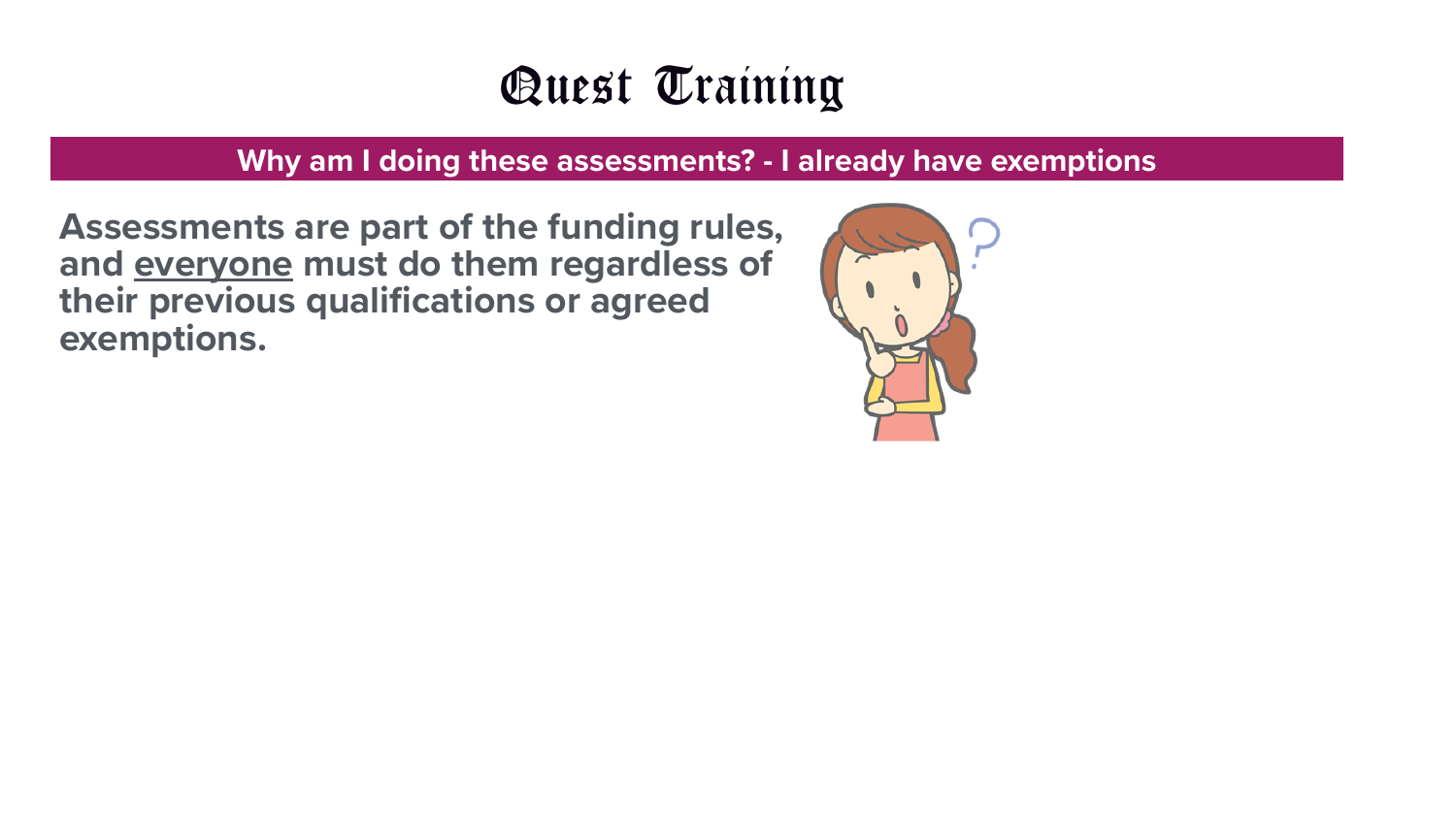#### **What happens if I don't do very well with these assessments?**

**Your assessment results will give us a true picture of your level - asking other people to help or checking answers online will inflate your level.** 

**It's far more important that we have an** *accurate* **analysis rather than a false level.** 

- 
- 
- 

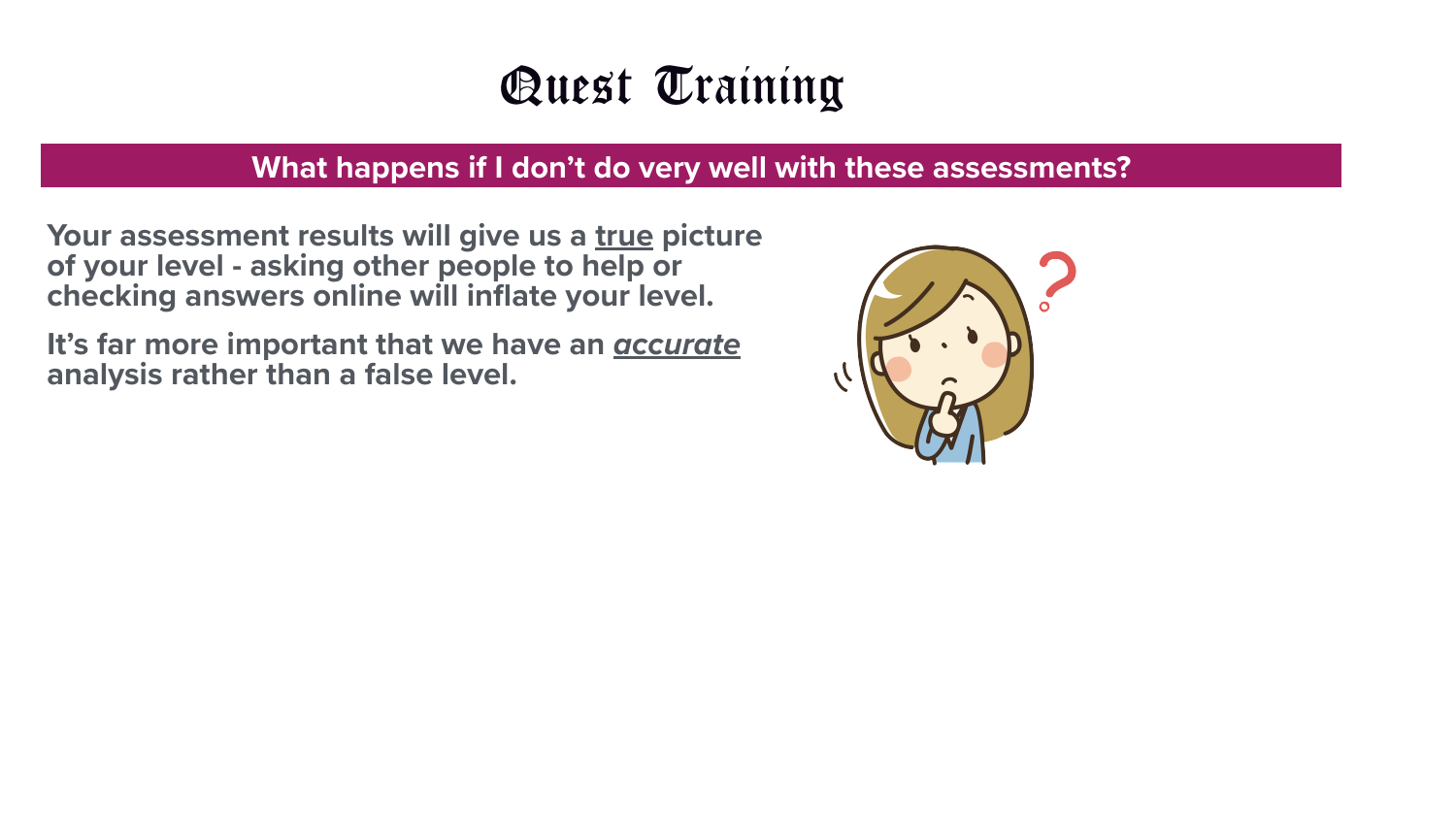#### **What if I achieve a high level and have no weaknesses?**

**That's unlikely as** *Skillsbuilder* **is designed to stretch your ability and usually there is something to improve on.** 

**That's why your assessment levels must be a true reflection and an accurate record - it needs to show where we go from here.** 

**Without agreed exemptions you will be doing functional skills tests and must understand where improvement is needed.**

- 
- 
- 



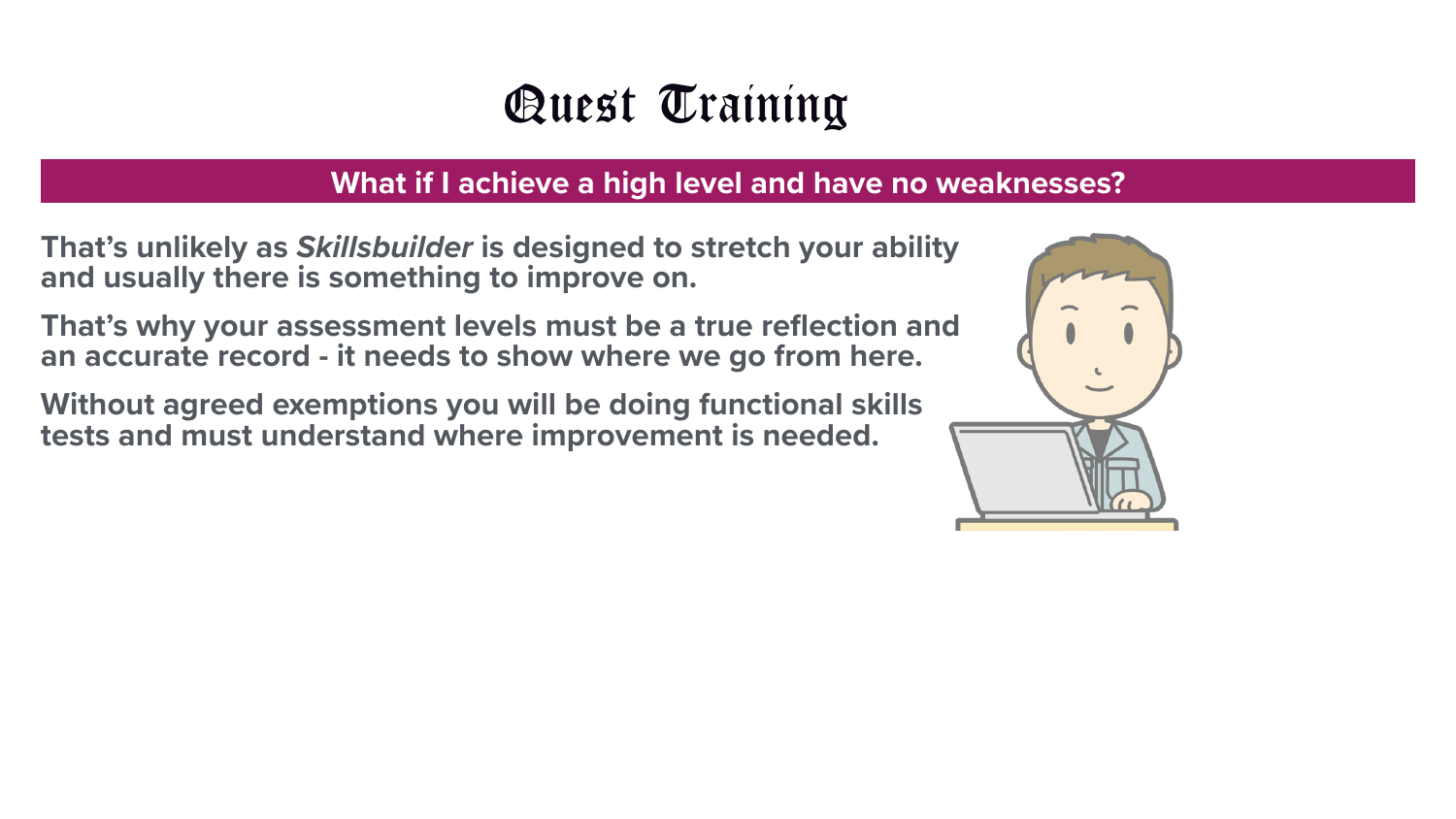#### **What happens after I have completed my assessments?**

**When your assessments are complete Skillsbuilder works out the gaps in your knowledge and the levels you have achieved.** 

**For example you may need to improve on fractions or punctuation or perhaps spreadsheets.** 

**Your assessment results have given you:** 

- **An overall level for each subject**
- **A percentage for every topic**
- **A plan to improve that percentage**



| R/L2.5                                     | Using glossaries        | <b>Review (67%)</b>  |      |
|--------------------------------------------|-------------------------|----------------------|------|
| R/L2.6                                     | Organisational features | <b>Review (67%)</b>  |      |
| R/L2.7                                     | <b>Bias</b>             | <b>Review (67%)</b>  |      |
| R/L2.8                                     | Fact and opinion        | <b>Review (75%)</b>  |      |
| R/L2.9                                     | Writing styles          | Develop Skills (25%) |      |
|                                            |                         | 44% (6.6 / 15)       |      |
| <b>Composition &amp; grammar - Level 2</b> |                         |                      |      |
| <b>W/L2.4</b>                              | Written communication   | Develop Skills (60%) |      |
| W/L2.5                                     | Writing                 | <b>Review (67%)</b>  |      |
| W/L2.6                                     | Format and structure    | <b>Review (80%)</b>  |      |
| W/L2.7                                     | Organisational markers  | Develop Skills (60%) |      |
| W/L2.8                                     | Persuasive language     | <b>Review (67%)</b>  |      |
| W/L2.9                                     | Complex sentences       | Good Skills (100%)   |      |
| <b>W/L2.2a</b>                             | Not Specified           | Develop Skills (10%) |      |
| W/L2.2b                                    | Not Specified           | <b>Review (75%)</b>  |      |
|                                            |                         | (8.3 / 20)           | Ults |
| <b>Punctuation - Level 2</b>               |                         |                      |      |
| W/L2.1a                                    | Not Specified           |                      |      |
| W/L2.1b                                    | Not Specified           | velop Skills (50%)   |      |
|                                            |                         |                      |      |
| Spelling - Level 2                         |                         |                      |      |
| W/L2.3                                     | Spelling                | <b>Develo</b>        |      |
|                                            |                         | 11% (1 / 9)          |      |
|                                            |                         |                      |      |
|                                            |                         |                      |      |